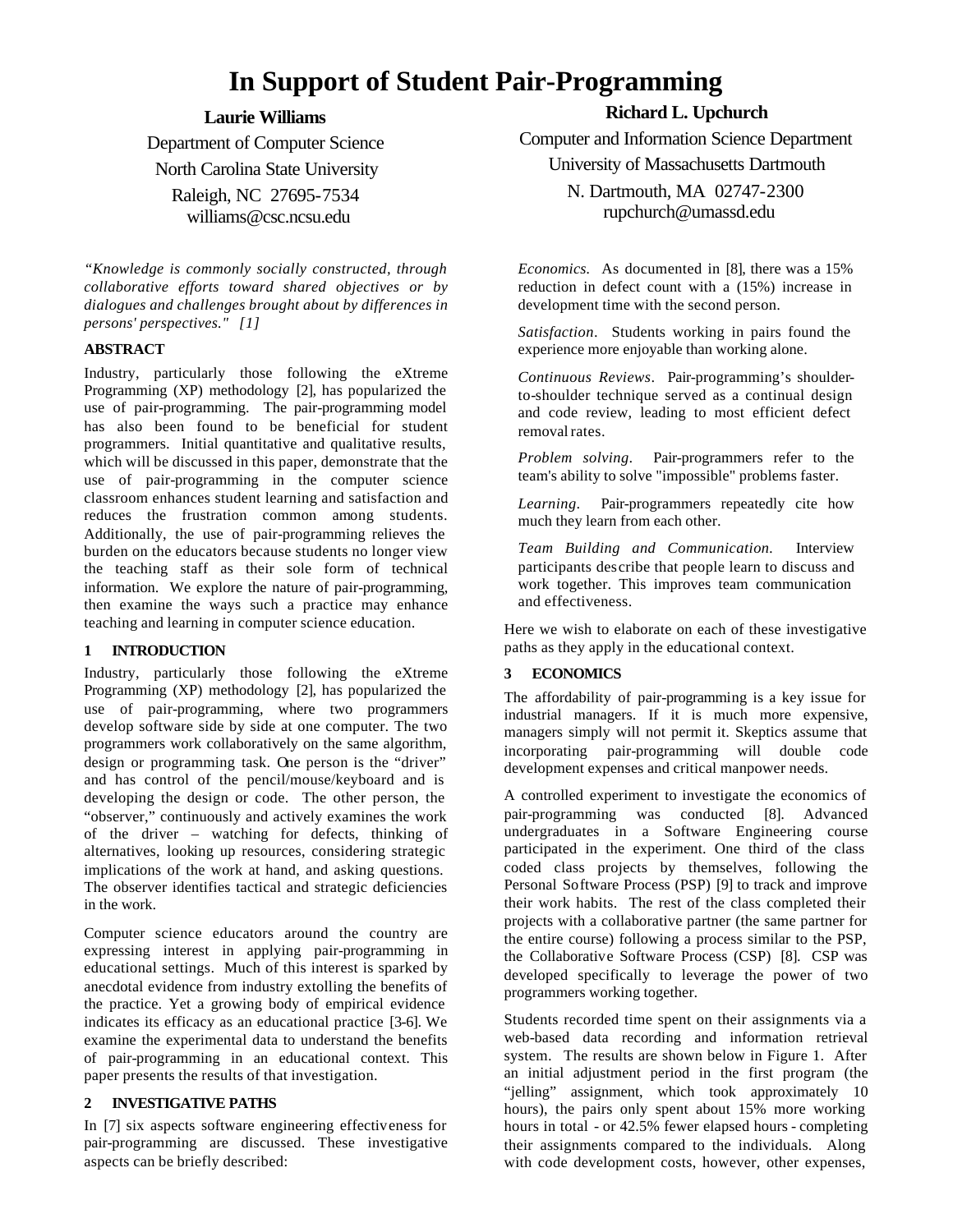such as quality assurance and field support costs must also be considered in industry. When these factors are considered, a detailed economic analysis of yields results largely in favor of pair-programming [10].



#### **Figure 1:** Programmer Time

Significantly, in the experiment, the final code had about 15% fewer defects [8]. (These results are statistically significant with  $p < .001$ .) Figure 2 shows the postdevelopment test cases the students passed for each program – essentially the percentage of the instructor's test cases passed.



#### **Figure 2:** Code Defects

From an industrial perspective, pair-programming can be justified on purely economic grounds, but how are issues of economics addressed in educational settings?

The use of pair-programming may decrease staffing requirements. The quantity of grading is reduced because two students turn in one assignment. There are far less questions from students. When one partner does not know/understand something, the other almost always does. Between the two of them, they can tackle anything, which makes them much less reliant on the teaching staff. Technical email questions are significantly reduced.

#### **4 SATISFACTION**

For all the good intentions and diligent work of computer

science educators, students find introductory computer science courses very frustrating—so frustrating that typically one-quarter of the students drop out of the classes and many others perform poorly. Incorporation of pair-programming in the classroom may ameliorate these problems. In the classes where pair-programming was used, students were happier and less frustrated with the class. They had the camaraderie of another peer while they completed their assignments. Between the two in the pair, they could figure most everything out. Students were more confident in their work. They felt good that they had a peer helping them to remove and prevent defects. They also felt good that they were better able to come up with more creative, efficient solutions when working with a partner.

It stands to reason that if students are to work hard, they will do so only if they believe that they can and will succeed through their efforts. This has been experimentally demonstrated in a number of other settings. A group who expected to improve with practice showed improvement with practice, whereas the fixed ability group showed a steady decline in performance goals, efficiency of problem solving, and actual<br>performance [11, 12]. In studies of mathematics In studies of mathematics instruction those practices that improve students' tendencies to persist and feelings of self-efficacy were found to be most effective [11]. Similarly, in writing instruction increasing students' persistence and thereby time-on-task has been found to increase the quality of writing [13]. Hence, we believe pair-programming can demonstrate similar effects through increasing the students' persistence by strengthening their control over the learning context .

# **5 CONTINUOUS REVIEWS**

Inspections were introduced more than twenty years ago as a cost-effective means of detecting and removing defects from software. Results [14] from empirical studies consistently profess the effectiveness of reviews. Even still, most students and professional programmers do not find inspections enjoyable or satisfying. As a result, inspections are often not done unless mandated, and many inspections are held with underprepared inspectors.

The theory on why inspections are effective is based on the knowledge that the earlier a defect is found in a product, the cheaper it is to fix the defect. Many sources, including [16] state that it is ten times more expensive to remove a defect for each additional process step. The continuous reviews of pair-programming perhaps provide the ultimate in defect removal efficiency.

The continuous reviews of pair- programming create a unique educational opportunity, whereby pairs are endlessly learning from each other.

*"Indeed, review has a unique educational capability: The process of analyzing and critiquing software artifacts produced by others is a potent method for*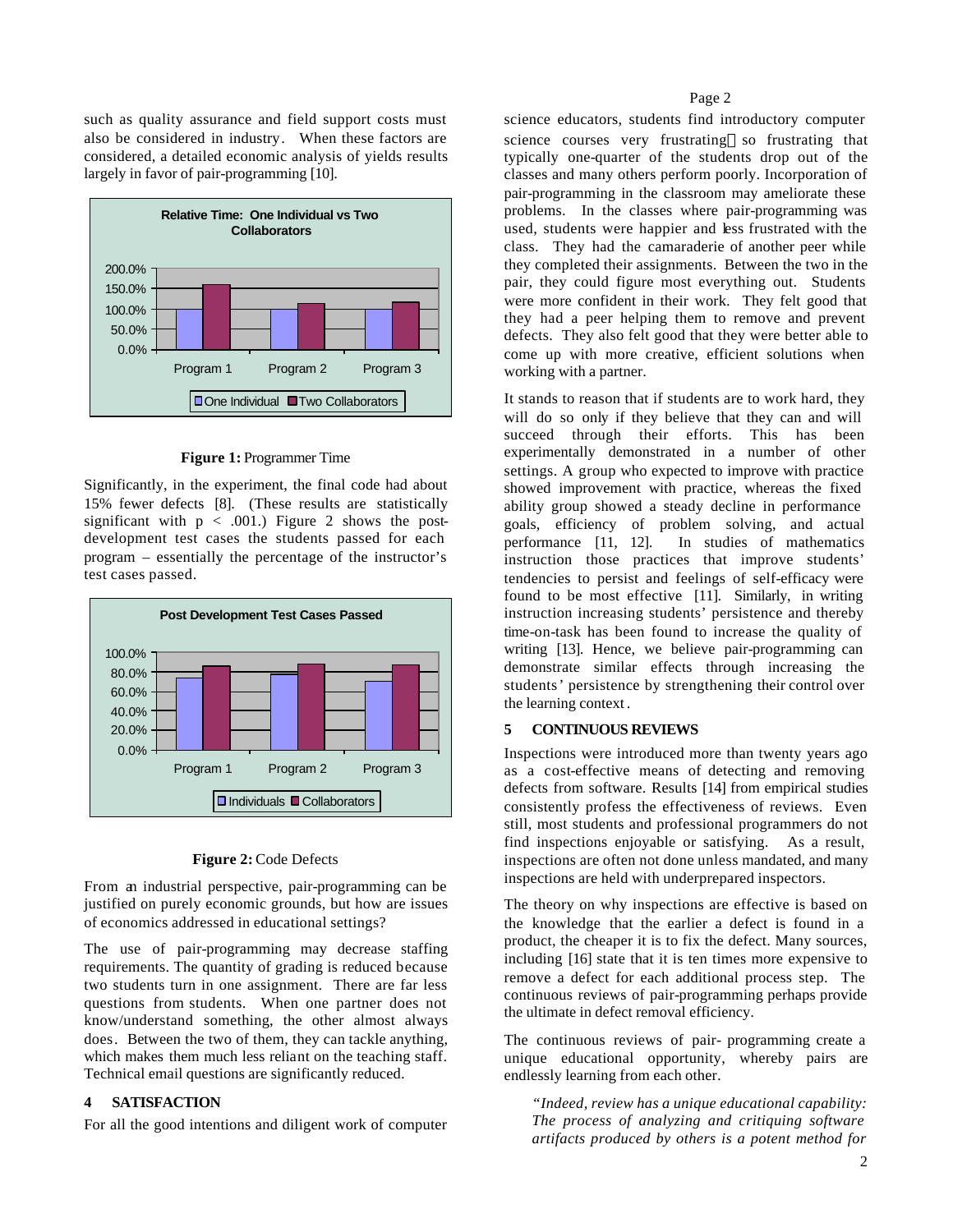*learning about languages, design techniques, application domains, and so forth [15]."* 

This opportunity may prove to be critical for learning. Studies have shown that students who reflect on what they are learning learn better both on declarative and procedural tasks [17], and inducing students to reflect upon their work is effective [18, 19, 20]. Referred to in the literature as self-explanations, pair-programming demands an ongoing dialog between the partners. Hence, the "driver" must reflect on her work as the "observer" insists on darifications and explanations as a solution evolves. It is this reflective act that appears to be essential for developing higher levels of skill [21].

# **6 PROBLEM SOLVING**

*"There were times we felt that we would have given up except that we "tag teamed." I'd be on the ropes and I'd describe the problem in such a way that he had a valuable insight. Then he'd fight on as long as he could and stop . . . then I'd have an insight . . . and so on. I suppose others would call it brainstorming, but it feels different to me."* 

# *[-D. Wagstaff, software engineer, Salt Lake City]*

*Pair relaying* is our name for the effect Wagstaff describes. Indeed, pairs consistently report that they solve problems faster, and that it is different from improving design quality, or detecting typing errors, or brainstorming. By "problem solving", we refer to when the two are puzzled as to why something doesn't work as expected, or simply can't figure out how to go forward. Pair-programmers describe contributing their knowledge to the best of their abilities. They share their knowledge and energy (and also brainstorming) in turn, chipping steadily away at the problem.

Flor [22] reported on distributed cognition in a collaborative programming pair. Flor recorded via video and audiotape the exchanges of two programmers working together on a software maintenance task. In [22], he correlated specific verbal and non-verbal behaviors of the two under study with known distributed cognition theories. One of these theories is "Searching Through Larger Spaces of Alternatives."

*"A system with multiple actors possesses greater potential for the generation of more diverse plans for at least three reasons: (1) the actors bring different prior experiences to the task; (2) they may have different access to task relevant information; (3) they stand in different relationships to the problem by virtue of their functional roles. . . An important consequence of the attempt to share goals and plans is that when they are in conflict, the programmers must overtly negotiate a shared course of action. In doing so, they explore a larger number of alternatives than a single programmer alone might do. This reduces the chances of selecting a bad plan [22]. "*

A pair programmer's description matches Flor's:

*"We often came up with different ideas about how the design should go and the result of arguing over which one was better often led to a truly superior hybrid design."*

Problem solving via pair-programming appears equivalent to techniques used effectively by others in helping students develop problem solving skills. Whimbey and Lochhead [23] advocated paired problem solving as a means to focus students on the problem solving process.

# **7 LEARNING**

Knowledge is constantly being passed between partners, from tips on tool usage, to programming language rules, design and programming idioms, and overall design skill. From an educational perspective we describe three distinctive kinds of knowledge: (a) declarative knowledge ("knowledge that"), (b) procedural knowledge ("how to knowledge"), and (c) metacognitive knowledge (self-monitoring, agency, reflection). Declarative knowledge refers to the kind of knowledge typically learned from textbooks--facts and concepts. Procedural knowledge refers to being able to do something, be it writing code, proceeding through analysis and design, using a software process approach, or writing a paper about ethics in the software industry. Metacognitive knowledge refers to a person's skill at planning strategy, monitoring process and progress, changing what one is doing when appropriate, and reflecting on the process so that one can discover ways to improve. The acquisition of metacognitive skills is rarely addressed, either by instruction or by assignment.

Furthermore, research, both within the software domain and in other fields, makes it very clear that each of these ways of knowing must be learned explicitly. For example, studying instructional text is not a sufficient basis for students to solve LISP programs, whereas doing one programming problem improves the probability of doing a second one by 50% [24]; adding an instructional example of how to construct the program produce improvements of over 60% [25].

Pair-programming was used exclusively in a web programming class at the University of Utah, taught by the first author. The class consisted of 20 juniors and seniors, familiar with programming, but not with web programming languages and tools. The majority of the students had only used WYSIWYG web page editors prior to taking the class. During the eleven-week semester, the students learned advanced HTML, JavaScript, VBScript, Active Server Page Scripting, Microsoft Access/SQL and some ActiveX commands. In many cases, they had to intertwine statements from all these languages in one program listing.

Unusual for such students, they produced their programs with minimal questions of the teaching staff. The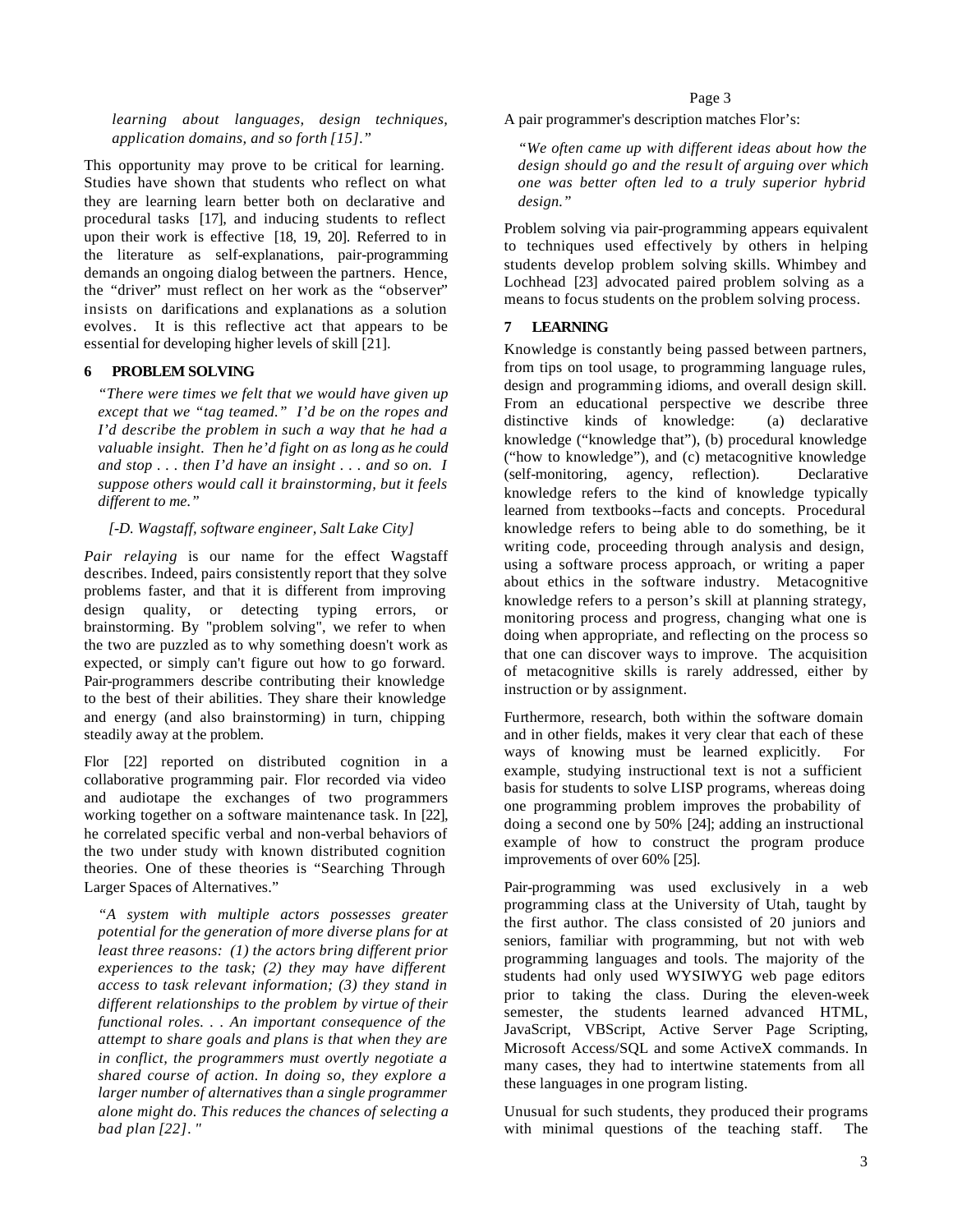collaborating students were queried about the reasons for their independence in an anonymous survey on the last day of class.

- 74% wrote "between my partner and me, we could figure everything out."
- 84% of the class agreed with the statement "I learned Active Server Pages faster and better because I was always working with a partner."

We would attribute part of this result to enhanced problem solving in pairs, as described above, and part to enhanced pair learning. Pair-programming may contextualize the learning activity in a manner that allows the students to focus on the different knowledge types, and provide the feedback necessary to increase their ability to develop monitoring mechanisms for their own learning activities.

# **8 TEAM BUILDING & COMMUNICATION**

Learning to work together means that the people on the team will share both problems and solutions more quickly, and be less likely to have hidden agendas from each other. Teamwork is enhanced.

If the pair can work together, then they learn ways to communicate more easily and they communicate more often. This raises the communication bandwidth and frequency within the project, increasing overall information flow within the team. Rotating partners increases the overall information flow farther.

#### **9 FOR EDUCATORS**

 There are several benefits for the educator who incorporates pair-programming into their classroom. The number of cheating cases teachers need to deal with is reduced. We believe that pair-programming cuts down on cheating because pair-pressure causes the students to start working on projects earlier and to budget their time more wisely. Additionally, the students have a peer to turn to for help, and therefore, do not feel as helpless.

Naturally, though, pair-programming requires the teaching staff to deal with obvious workload imbalances between the partners that they would not have to deal with if each worked individually. Normal two-person team projects are divided into "my" part and "your" part. However, with collaborative programming, the entire project is "ours." Because of this, we experienced far less partner problems than have been observed in other classes in which students worked in traditional two-person teams, though these situations did arise. We have always given the same grade to both students in the pair. However, students were given formal communication mechanisms to report on the contribution of their partner and to selfassess their own contribution. It appears that students tolerated periods of lower contribution by their partner in times of excessive workload in exchange for similar treatment in their own time of need. However, students report working side by side with equal contribution over

80% of the time.

The following are some guidelines for educators who are embarking on making the transition to pair-programming in their classroom. These guidelines are based on experiences with doing the same:

- It is very important to provide the students some class/lab time to work with their partner. During this time, the pair "bonds" and will plan their next meeting. Requiring students to work together without "forcing" them to start working together can easily lead to failure. During the required class/lab time, the teaching staff can ensure the two are working together at one computer and that the roles of driver and observer are rotated .
- Students need to be given a formal mechanism for reporting on the contributions of their partner and to provide a self-assessment of their own contribution.

# **10 SUMMARY AND FUTURE WORK**

Our experiments and experiences with pair-programming in the computer science classroom have been favorable. Ultimately, students are able to complete programming assignments faster and with higher quality. Students communicate with each other more, appear to learn faster, and are happier and less frustrated. The temptation to cheat is greatly reduced. Additionally, the workload of the educators is reduced.

Based on the above discussion, we believe more computer science educators will attempt to embrace pairprogramming as part of their undergraduate program. We hope to coordinate, through an NSF grant that has been proposed, the results of these classes to make a more confident, widespread recommendation about the use of pair-programming in the classroom. Specifically, we want to measure the short-term and long-term success of the student, retention rates particularly among minority groups, and student satisfaction.

Much of what we stated above relates to claims regarding learning and pair-programming. Moving pairprogramming to the mainstream of computer science education requires more than our conjectures. We believe the cognition underlying pair-programming help develop the skills needed in the acquisition of expertise [26]. We need an understanding of the types of learning and the nature of that learning. We need empirical studies that help illuminate the realities of activity as an educational practice.

#### **REFERENCES**

- [1] G. Salomon, *Distributed Cognitions: Psychological and Educational Considerations*. Cambridge: Cambridge University Press, 1993.
- [2] K. Beck, *Extreme Programming Explained:*